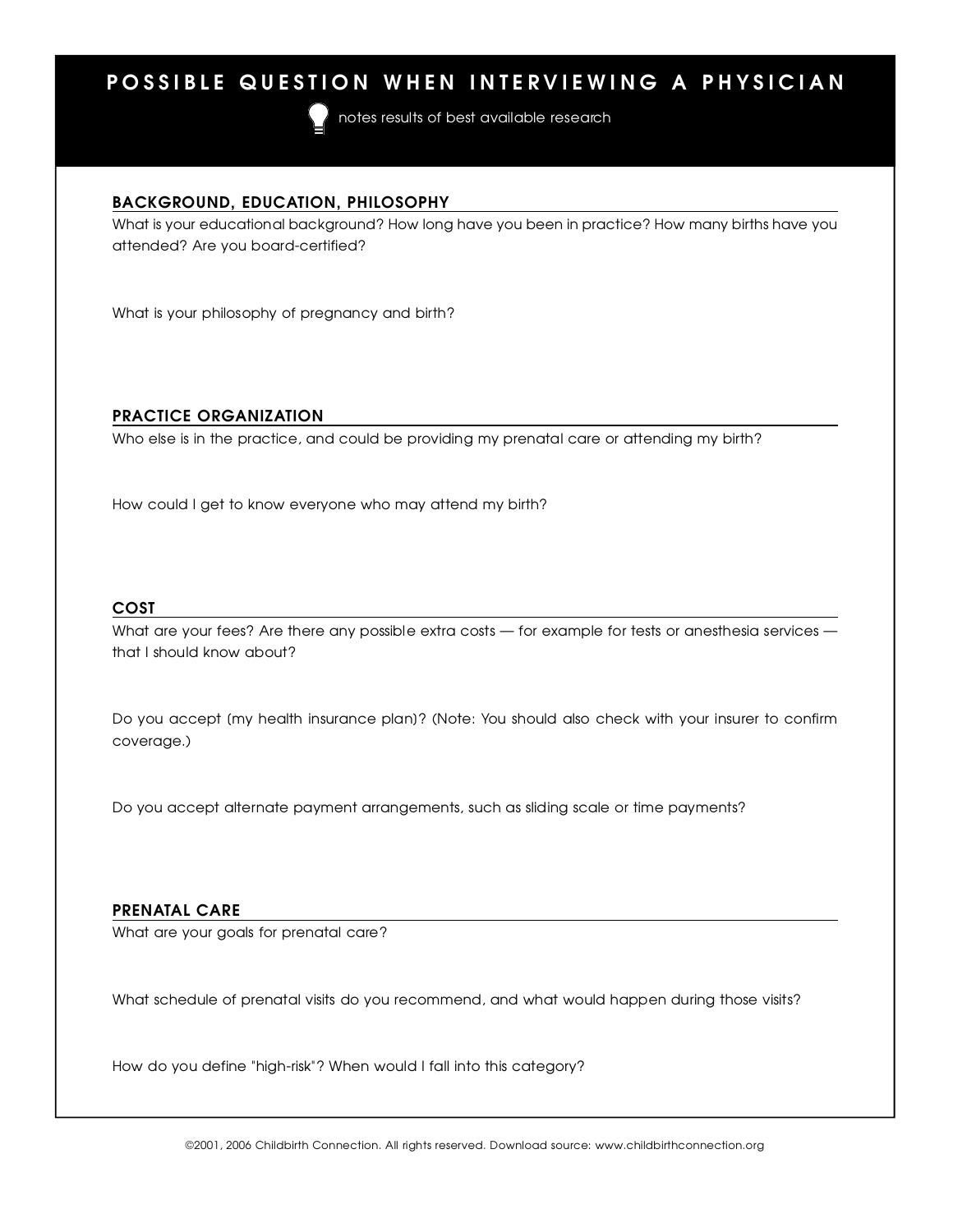### CARE DURING LABOR AND BIRTH - LOCATION

Where do you attend births?

<u>CARE DURING BADURAND BIRTH — COMPANIONS</u> Do you have any policies that limit the number of people who could be with me during labor and birth? Could the baby's siblings be present? Is there an age restriction?

Do you have experience with trained labor support (doulas) during labor and birth? Do you encourage  $\frac{1}{2}$ 

*The best available re s e a rch identifies many benefits and no known risks of doula care .*

**CARE DURING LABOR AND BIRTH — INTERVENTIONS**<br>How do you monitor the well-being of the baby during labor? Do you use continuous electronic fetal How do you monitor the well-being of the baby during labor? Do you use continuous electronic fetal monitoring? Is a doppler (hand-held ultrasound device used to monitor your baby's heart) or a fetoscope (stethoscope for listening to your baby's heart) an option?

*Dopplers and fetoscopes are safe and effective options, may help avoid an unnecessary cesare a n , and are less restricting in labor than electronic fetal monitoring.*

What are your usual policies and practices about:<br>• IVs (intravenous lines) in labor

 $\sim$  IVs (intraversions in labor lines) in labor

*The best available re s e a rch finds that IVs are not appropriate as a routine practice.*

 $\sim$  freedom to be active and move about in labor *The best available research supports the momen's* choice, and her *freedom* to be ap and *a b o u t .*

 $\sim$  earning and drinking in labor

*The secret available research supports dimining when thirdly and, if the mother is interested, earing* lightly.

 $\epsilon$  positions for birth.

*The best available re s e a rch supports avoiding back-lying positions and supports the mother's choice among other positions.*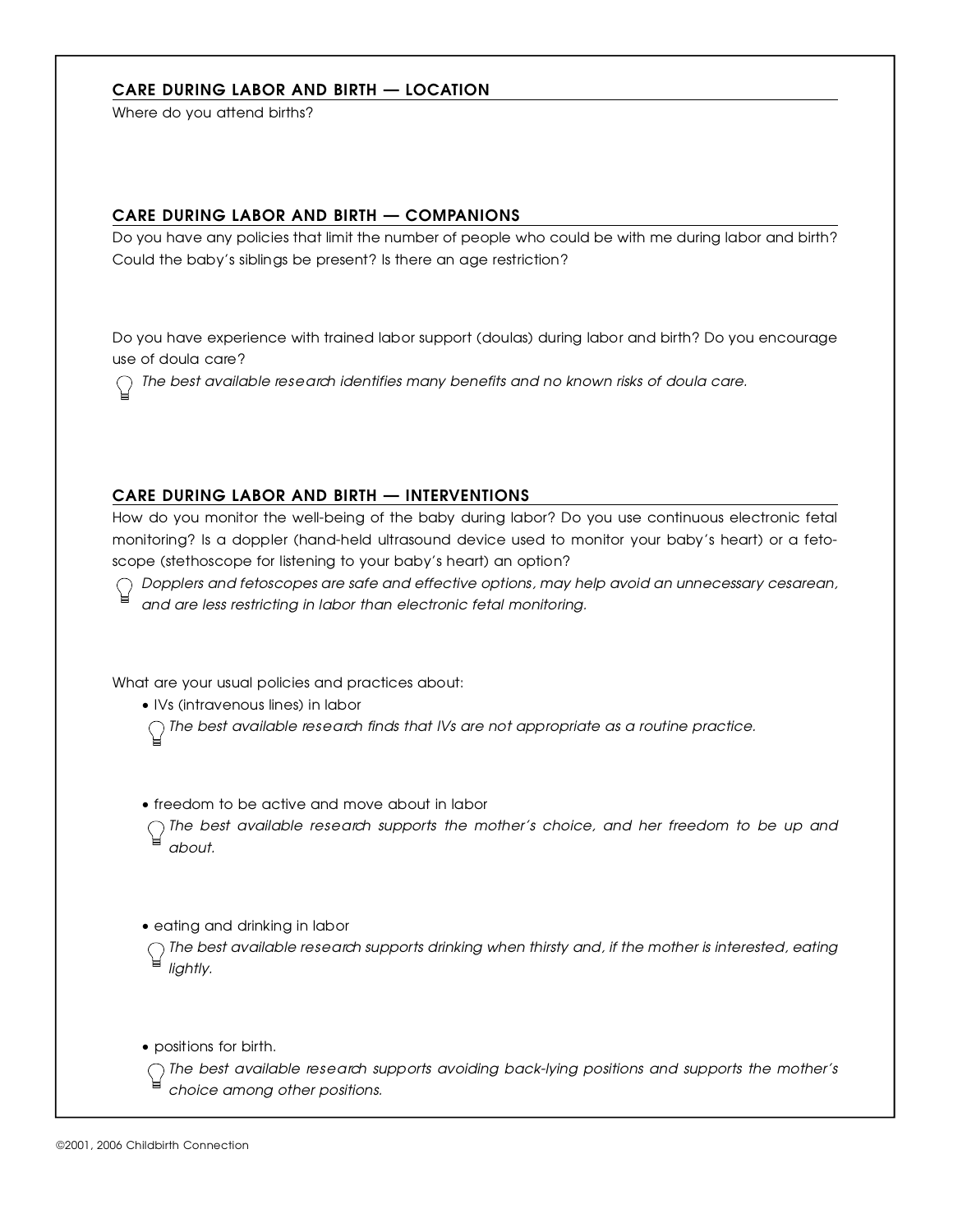Does the birth setting where you practice place any limits on the care you would like to offer?

what is your usual approach to a labor that is progressing slowly? *Many less invasive things can be done before deciding on a cesare a n .*

What percent of the time do you find it necessary to cut an episiotomy (a cut to enlarge the opening of the vagina just before birth)?  $t \sim t \sin \theta$  , which is a set of birth)?

*The best available re s e a rch finds no benefit and various risks in routine or liberal use of episiotomy.*

**CARE DURING LABOR AND BIRTH — HELP WITH PAIN**<br>How would you recommend that I prepare for managing pain during labor and birth? How would you recommend that I pre p a re for managing pain during labor and birth?

*Because of important diff e rences among choices for labor pain relief, it is important to become i n f o rmed about pain relief options well before labor.*

What drug-free measures for pain relief are available in the setting where you practice?

*D r u g - f ree methods and techniques (including doula care) can provide pain relief for women in l a b o r, with limited or no side effects. Hospitals may offer few choices among drug-free measures for* pain relief.

What would happen if I decided that I want an epidural?

*An epidural can provide good pain relief, but it changes the course of labor in important ways and has various drawbacks.*

A re other pain medications an option?

*Although opioids (narcotics) are available in many U.S. hospitals, the best available re s e a rch suggests that they are not very effective in relieving pain and have risks for mothers and babies. Although nitrous oxide is not widely available in the U.S., the best available re s e a rch suggests that it can provide helpful pain relief, with fewer unintended effects than either epidurals or opioids.*